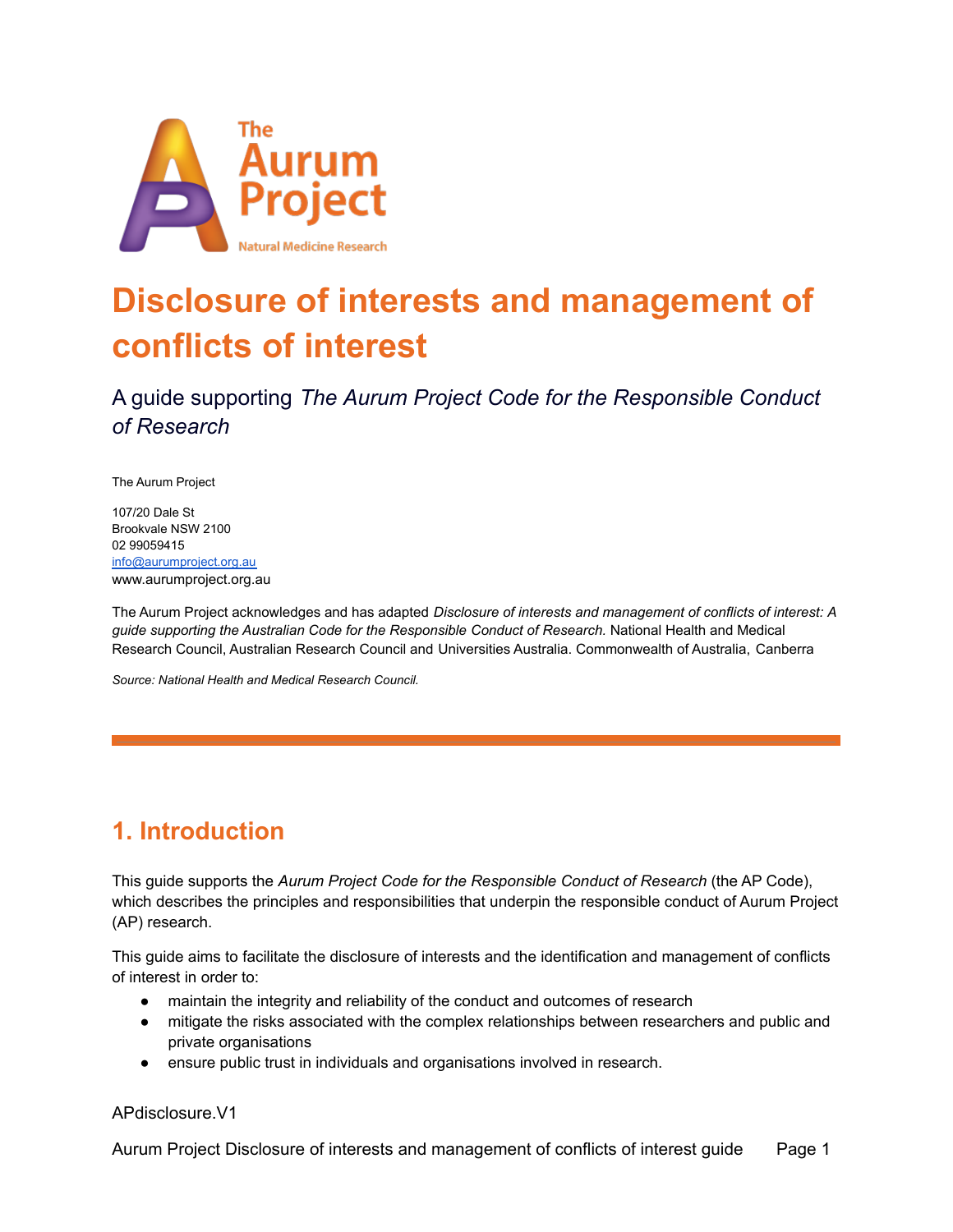This guide also aims to assist those involved in research to understand and apply best practice in disclosing interests and in managing any conflicts that may arise, or may be perceived to arise, from those interests.

The AP Code and this guide apply to all research conducted under the auspices of the Aurum Project.

# **2. Disclosure of interests**

#### 2.1 What interests should be disclosed?

The AP Code requires researchers to disclose all interests that are relevant, or could appear to be relevant, to proposed or ongoing research. Where required, relevant interests may also need to be disclosed to funding bodies, research participants, publishers and journal editors, collaborators and the public.

Institutions may also have interests that are relevant to individual research projects or research programs that may merit disclosure to researchers, funding bodies, research participants, publishers and journal editors, collaborating institutions or the public.

Financial interests are foremost in the public mind, but other interests may also be relevant, including personal, familial, professional and organisational.

Financial interests requiring disclosure include, but are not limited to:

- direct payments to the researcher, such as salary, consultancy payments, speaking fees, panel memberships
- indirect payments to the researcher, for example funding of travel, accommodation, professional development, hospitality
- payments to support research, such as funding from an industry or interest group
- company shares or options
- royalties
- directorships
- some scholarships
- operational or infrastructure support.

Disclosure may also be required when a financial interest of the kind listed above is held by a member of the researcher's immediate family. Financial interests also exist where there is a future expectation of a benefit, for example, proceeds from the sale of intellectual property arising from a project or the promise of shares in a spin-off company.

When disclosing financial interests, researchers and institutions should consider the significance of the financial interest, including:

- the monetary value of the payment, gift, or interest
- the significance that a reasonable, independent observer would attach to the payment, gift or interest
- the circumstances under which a gift or payment is made, for example, if the gift or payment is a regular payment or a single instance.

Non-financial interests that require disclosure include, but are not limited to:

#### APdisclosure.V1

Aurum Project Disclosure of interests and management of conflicts of interest guide Page 2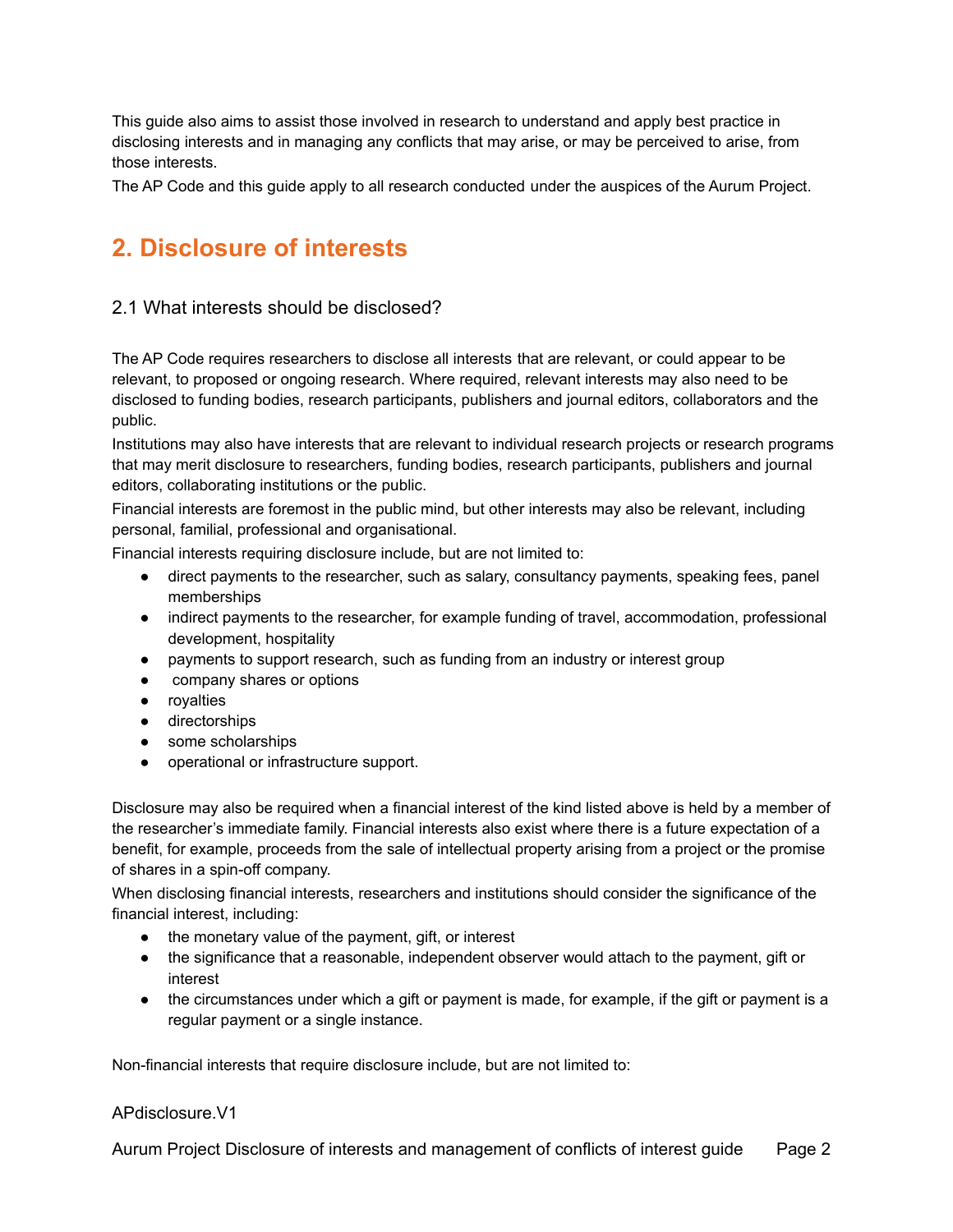- board membership (even if unpaid) or other affiliation with an organisation that could stand to benefit from or be affected by the research
- personal or social relationships and current and past professional relationships, where relevant
- recent employment with, or role in, organisations with financial links or affiliations with industry groups that could stand to benefit from or be affected by the research.

#### 2.2 What is a conflict of interest?

Under the AP Code, a conflict of interest exists in a situation where an independent observer might reasonably conclude that the professional actions of a person are or may be unduly influenced by other interests. The perception that a conflict of interest exists is a serious matter and can raise concerns about the integrity of individuals or the management practices of the institution, potentially undermining community trust in research.

The design and conduct of research often requires consultation or expert advice. Particularly in Australia, the pool of experts in a research field can be so small that all the relevant individuals from whom a researcher might seek advice or guidance have some link with the design, sponsorship or conduct of the research project or with related research projects. Whether these activities or relationships give rise to a conflict of interest is a determination to be made by the appropriate decision maker.

In making this determination, it should be recognised that having multiple interests does not necessarily constitute a conflict of interest.

#### 2.3 Identifying and managing conflicts of interest

Having a conflict of interest does not, in itself, imply improper motivation or individual wrongdoing. However, it is important that any conflict of interest is properly identified and managed. After an individual discloses their interests, an appropriate decision maker (e.g. an authorised institutional officer, a committee Chair, or a committee) must determine whether a conflict of interest exists.

If a conflict of interest is identified, the appropriate decision maker must determine what measures, if any, are most appropriate to manage that conflict of interest. These measures should be tailored to the individual circumstances and could include one or more of the following:

- requiring the public disclosure of the interests, for example when presenting or publishing the research
- involving an appropriate individual to oversee some or all of the research activity
- requiring the researcher to absent themselves from any deliberative decision making regarding the research
- requiring the researcher to play a different or reduced role in some or all of the research
- requiring the researcher to relinquish financial or other interests.

# **3. Responsibilities of The Aurum Project**

This section provides guidance on the responsibilities that The Aurum Project has in relation to disclosure of interests and identification and management of conflicts of interest.

3.1 Develop and promote AP policy

APdisclosure.V1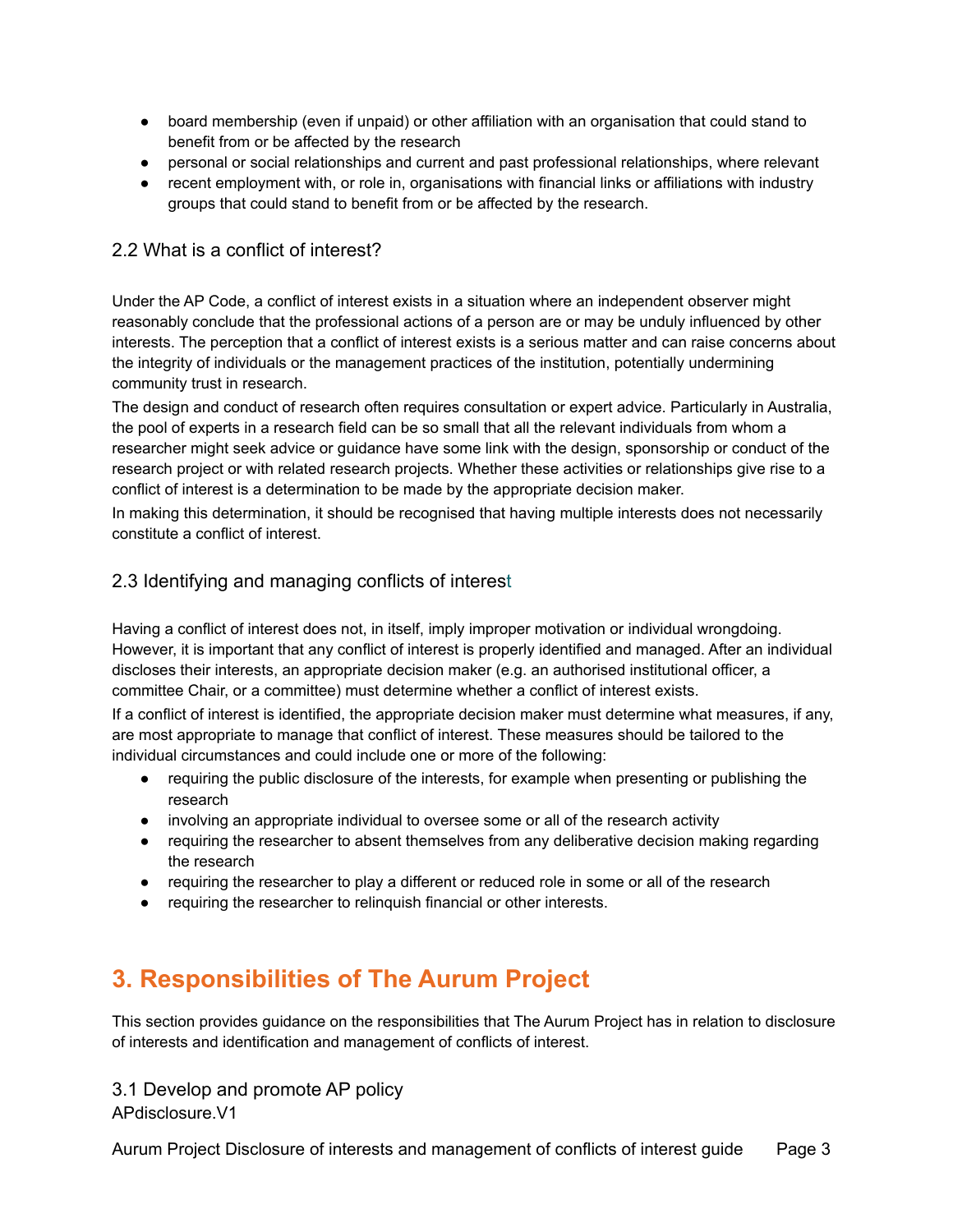AP must make this policy accessible to all staff, researchers and other interested parties, including the public and should:

- require that researchers disclose all relevant interests to the AP
- quide those involved in research in making appropriate disclosures of relevant interests to research participants, other relevant parties and the public, and to funding bodies, where required
- describe the processes that are involved in the identification and management of conflicts of interest, including who is responsible and accountable for these processes
- require that a record of interests in relation to current research grants is maintained
- require that a record be kept of how each identified conflict was managed, with appropriate consideration of confidentiality requirements
- include an expectation that researchers and staff will comply with the disclosure of interest policies and procedures of relevant external bodies
- be reviewed regularly to take into account new professional standards or regulatory developments.

#### 3.2 Provide training for researchers

AP must provide ongoing training and education that promotes and supports responsible research conduct and that assists researchers and those in other relevant roles to understand and comply with AP's disclosure of interests policy.

#### 3.3 Manage AP interests

AP must maintain a record of AP interests that may be perceived to affect the design, review, conduct and dissemination of research carried out. Examples of specific interests include intellectual property rights or licence revenue (existing or potential); industry or government funding of individual research projects, programs or infrastructure; or shares or options held by AP in any spin-off enterprises.

If an AP conflict of interest is identified, a determination must be made about the most appropriate measures for managing that conflict of interest.

In accordance with the principle of transparency, AP should respond to reasonable requests about the sponsorship of research and how any related competing interests or conflicts of interest were managed.

# **4. Responsibilities of researchers**

This section provides guidance on the responsibilities that researchers have in relation to disclosure of interests and management of conflicts of interest.

#### 4.1 Disclose interests and comply with relevant policies

Researchers must refer to and comply with AP policies and disclose interests in accordance with established processes. These processes should ensure that researchers:

● maintain records of activities that may be relevant to the assessment of whether a conflict of interest exists (e.g. consultancies; membership of boards of directors, advisory groups, or

#### APdisclosure.V1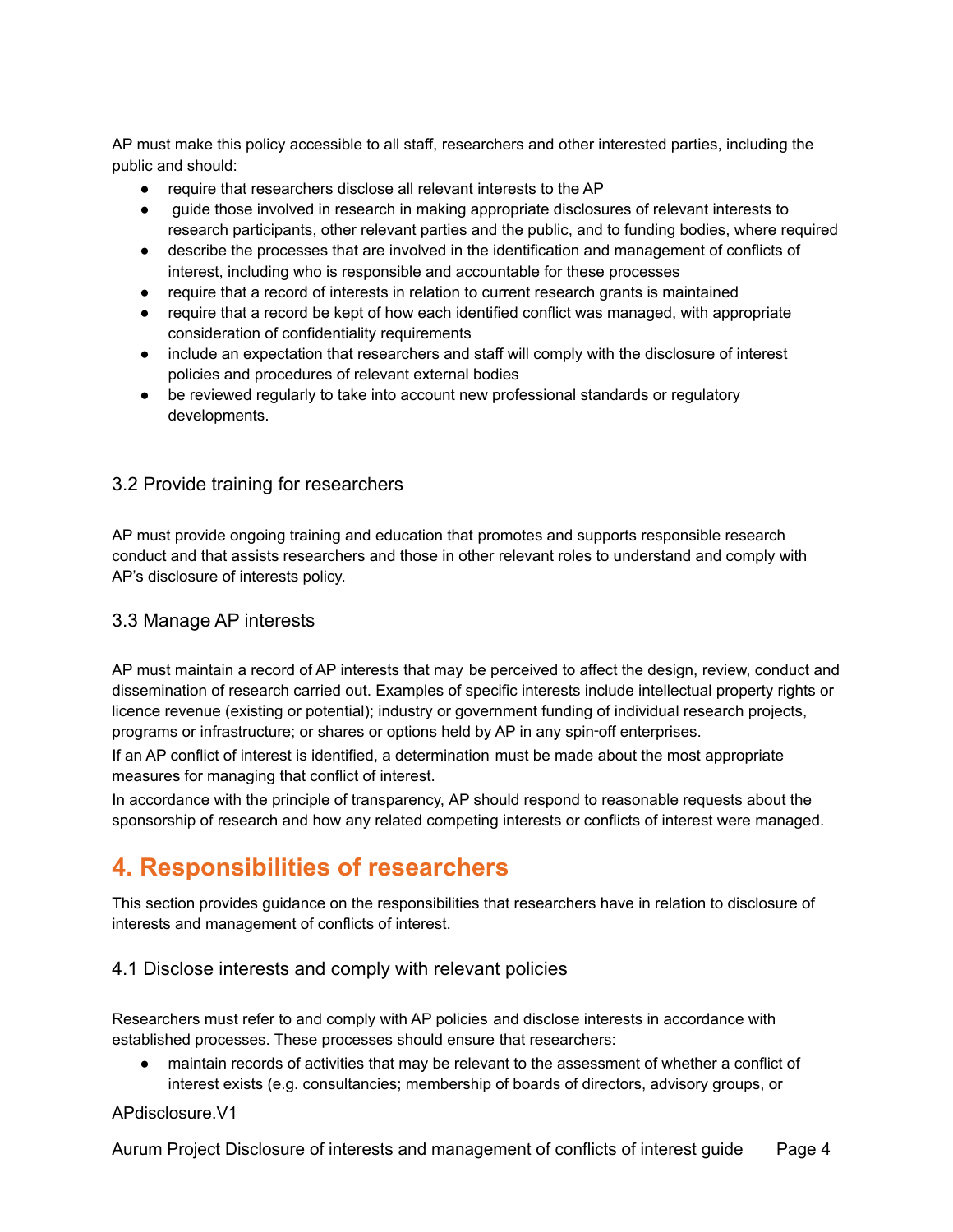committees; or receipt of or delegation to receive funds, services or equipment from outside bodies to support research activities)

- disclose any new interest in a timely fashion
- comply with the disclosure of interests policies and procedures of external bodies that the researcher or staff member engages or is affiliated with, for example funders, conference sponsors or organisers and publishers. Relevant roles may include, but not be limited to: company director, not-for-profit board member, scientific advisor or editor
- update any disclosures of interest as circumstances change, and at least annually during the period during which the research remains active.

Researchers should engage in relevant training about AP policy and procedures for the disclosure of interests and the identification and management of conflicts of interest, and should seek out other relevant training opportunities when they perceive a knowledge gap.

# **5. Resolution of disputes**

The AP disclosure of interests policy should include a description of a mechanism for raising concerns and the fair and timely resolution of disputes about any identification or management of a conflict of interest. The policy should include guidance on managing disputes involving researchers from multiple institutions.

Researchers should follow their institution's process to resolve any disputes that arise between them. The parties to the dispute should maintain records of agreements reached through direct dialogue or mediation.

### **6. Breaches of the Code**

AP should investigate, assess and manage concerns or complaints related to conflict of interest that may constitute breaches of the AP Code in accordance with the *Guide to Managing and Investigating Potential Breaches of the AP Code for the Responsible Conduct of Research*.

Examples of breaches of AP Code that are related to the disclosure of interests include, but are not limited to:

- failing to disclose a relevant interest in a timely manner
- failing to abide by any decisions as to the management of a conflict of interest.

# **Development of Disclosure of interests and management of conflicts of interest guide**

(Review frequency - 2 yearly)

APdisclosure.V1